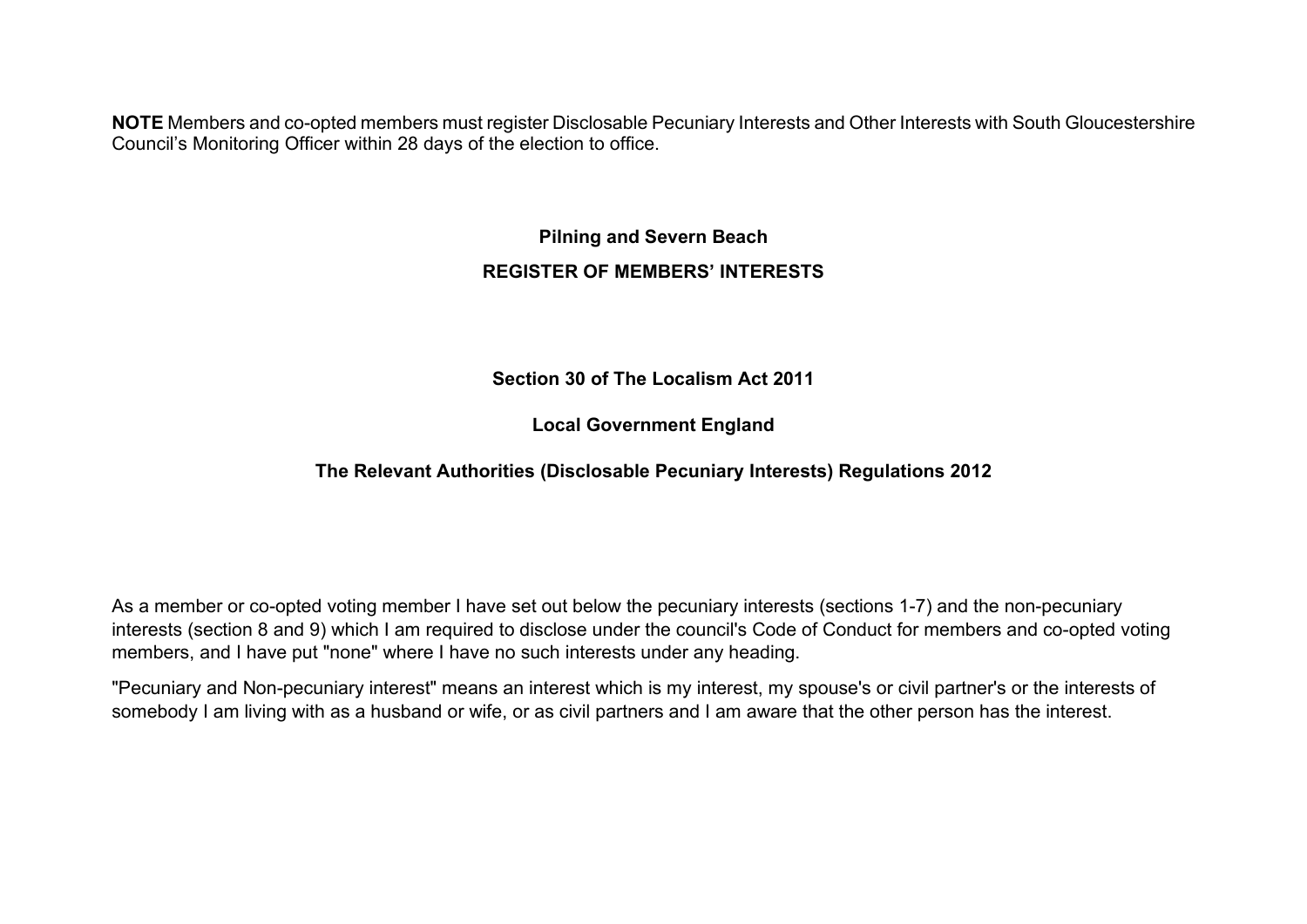| <b>Name</b><br>(Block Capitals)<br><b>OLGA TAYLOR</b>                                                                                                                                                                                                                                                                                                                                                                                                                                                                                                             |                                                              |                                                                                 |  |  |
|-------------------------------------------------------------------------------------------------------------------------------------------------------------------------------------------------------------------------------------------------------------------------------------------------------------------------------------------------------------------------------------------------------------------------------------------------------------------------------------------------------------------------------------------------------------------|--------------------------------------------------------------|---------------------------------------------------------------------------------|--|--|
| PILNING AND SEVERN BEACH PARISH COUNCIL<br><b>Council</b>                                                                                                                                                                                                                                                                                                                                                                                                                                                                                                         |                                                              |                                                                                 |  |  |
|                                                                                                                                                                                                                                                                                                                                                                                                                                                                                                                                                                   | <b>Your Interests</b><br>[If none add NONE]                  | <b>Spouse, Partner, Civil</b><br><b>Partner Interests</b><br>[If none add NONE] |  |  |
| 1. Disclosable Pecuniary Interest - Employment<br>You must provide details of ANY employment, office, trade,<br>profession or vocation carried on for profit or gain.                                                                                                                                                                                                                                                                                                                                                                                             | Healthcare Data Analyst,<br><b>Northgate Public Services</b> | Self-employed - gardener                                                        |  |  |
| 2. Disclosable Pecuniary Interest - Sponsorship<br>You must provide details of any payment or provision of any<br>other financial benefit (other than from the relevant<br>authority) made or provided within the relevant period in<br>respect of any expenses incurred by you as a Member of a<br>relevant authority in carrying out duties as a member, or<br>towards your election expenses. This includes any payment<br>or financial benefit from a trade union within the meaning of<br>the Trade Union and Labour Relations (Consolidation) Act<br>1992). | None                                                         | None                                                                            |  |  |
| 3. Disclosable Pecuniary Interest - Contracts<br>You must disclose details of any contract which is made<br>between the relevant person (a relevant person is defined in<br>the Act as a Member, or a body in which the relevant person<br>has a beneficial interest) and the relevant authority-<br>(a) under which goods or services are to be provided or<br>works are to be executed; and<br>(b) which has not been fully discharge                                                                                                                           | None                                                         | None                                                                            |  |  |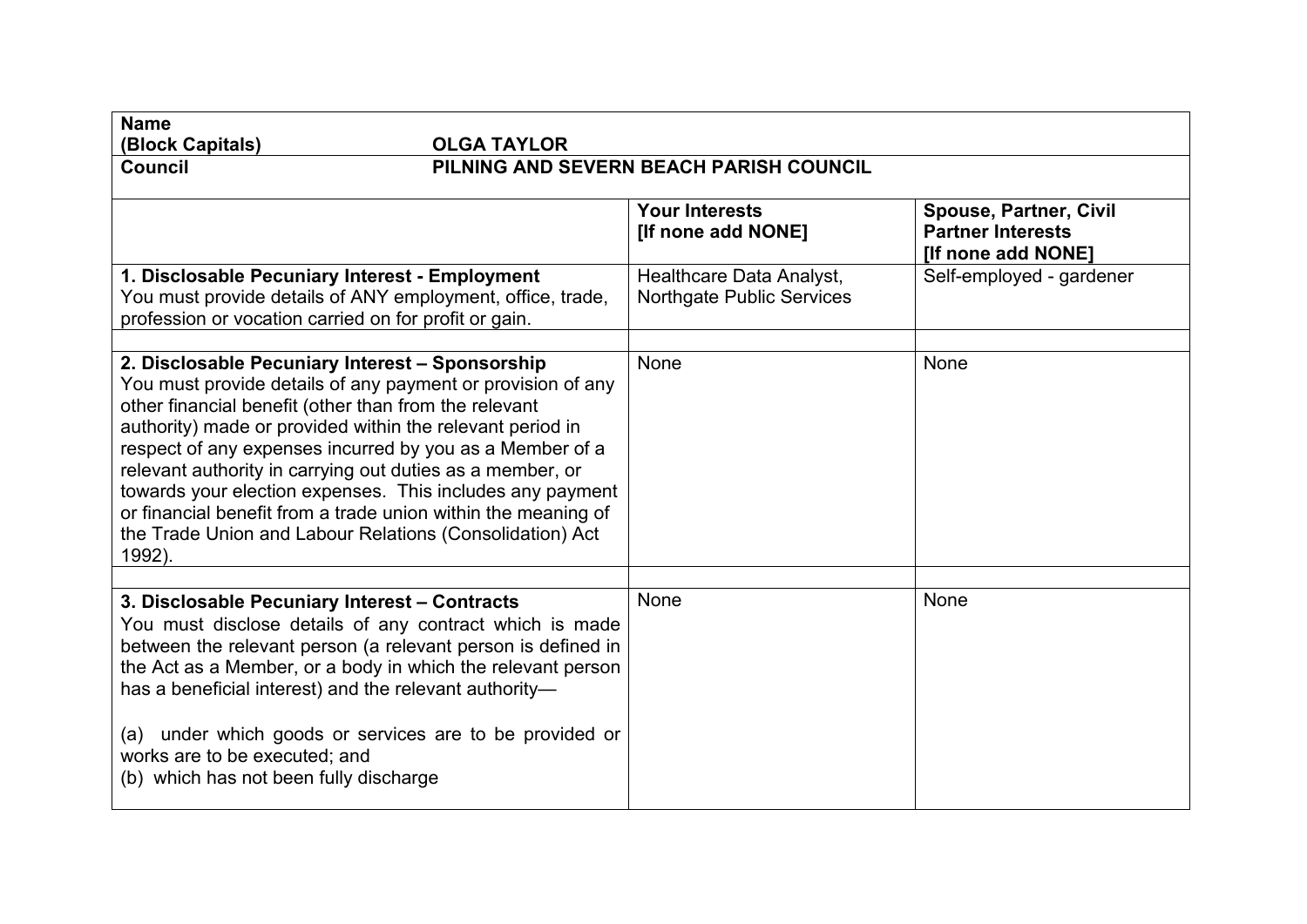| 4. Disclosable Pecuniary Interest<br>Land You must disclose the address of any beneficial interest<br>in land which is within the area of the relevant authority.                                                                                                                                            | House and garden - home address | House and garden - home<br>address<br>Land at Manor Farm,<br>Northwick $-$ |
|--------------------------------------------------------------------------------------------------------------------------------------------------------------------------------------------------------------------------------------------------------------------------------------------------------------|---------------------------------|----------------------------------------------------------------------------|
| 5 Disclosable Pecuniary Interest - Corporate Tenancies<br>You must disclose the address of any tenancy where (to your<br>knowledge)—<br>(a) the landlord is the relevant authority; and<br>(b) the tenant is a body in which the relevant person has a<br>beneficial interest.                               | <b>None</b>                     | <b>None</b>                                                                |
| 6. Disclosable Pecuniary Interest - Licenses<br>You must give the address or describe the location of any<br>land in which you have a licence (alone or jointly with others)<br>to occupy for a month or more in the area of the relevant<br>authority.<br>"Land" includes buildings and parts of buildings. | <b>None</b>                     | <b>None</b>                                                                |
| 7. Disclosable Pecuniary Interest - Securities<br>You must disclose any beneficial interest in securities of a<br>body where-<br>(a) that body (to your knowledge) has a place of business or<br>land in the area of the relevant authority; and                                                             | <b>None</b>                     | <b>None</b>                                                                |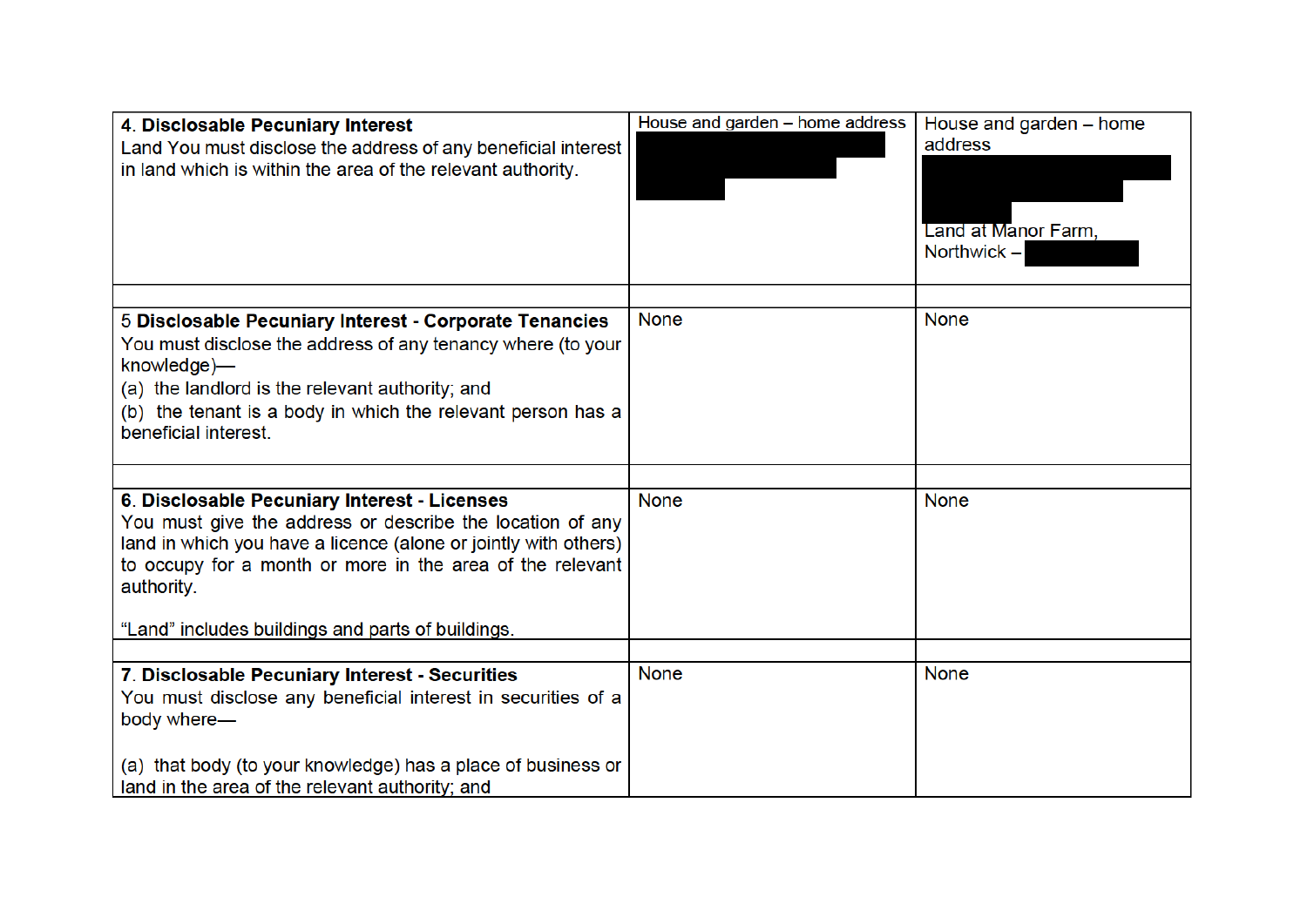| $(b)$ either-                                                                                                                                                                                                                                                                                                                                                                                                                                                                    |                                                                                                                                                                                                                                                               |      |  |
|----------------------------------------------------------------------------------------------------------------------------------------------------------------------------------------------------------------------------------------------------------------------------------------------------------------------------------------------------------------------------------------------------------------------------------------------------------------------------------|---------------------------------------------------------------------------------------------------------------------------------------------------------------------------------------------------------------------------------------------------------------|------|--|
| (i)                                                                                                                                                                                                                                                                                                                                                                                                                                                                              | the total nominal value of the securities exceeds<br>£25,000 or one hundredth of the total issued<br>share capital of that body; or                                                                                                                           |      |  |
| (ii)                                                                                                                                                                                                                                                                                                                                                                                                                                                                             | if the share capital of that body is of more than<br>one class, the total nominal value of the shares<br>of any one class in which the relevant person<br>has a beneficial interest exceeds one hundredth<br>of the total issued share capital of that class. |      |  |
|                                                                                                                                                                                                                                                                                                                                                                                                                                                                                  | 8. Other Registerable Non Pecuniary Interests                                                                                                                                                                                                                 | None |  |
|                                                                                                                                                                                                                                                                                                                                                                                                                                                                                  |                                                                                                                                                                                                                                                               |      |  |
| business where                                                                                                                                                                                                                                                                                                                                                                                                                                                                   | You have a Non Disclosable Pecuniary interest in an item of                                                                                                                                                                                                   |      |  |
| a decision in relation to that business might<br>(a)<br>reasonably be regarded as affecting the well-being or<br>financial standing of you or a member of your family or a<br>person or body with whom you have a close association to a<br>greater extent than it would affect the majority of the Council<br>Tax payers, ratepayers or inhabitants of the ward or<br>electoral area for which you have been elected or otherwise<br>of the authority's administrative area, or |                                                                                                                                                                                                                                                               |      |  |
| (b)<br>association                                                                                                                                                                                                                                                                                                                                                                                                                                                               | it relates to or is likely to affect any of the interests<br>listed in the Table in the Appendix to the Code, but in<br>respect of a member of your family (other than a "relevant<br>person") or a person with whom you have a close                         |      |  |